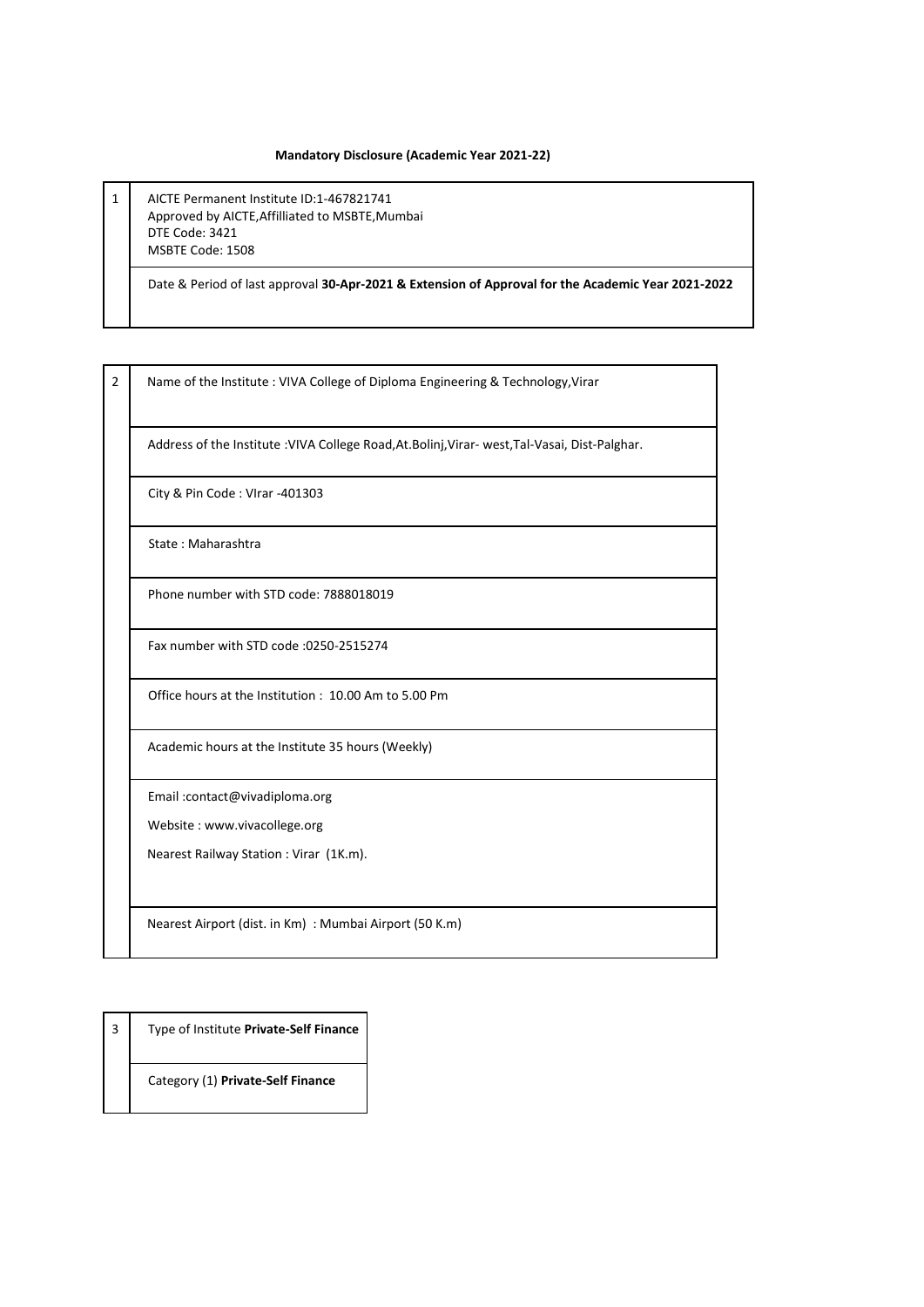4 Name of the Organization **VIVA College of Diploma Engineering & Technology** running the institution

Name of the Charitable Trust : Shri.Vishnu Waman Thakur Charitable Trust,Virar-west

5 Name of the affiliating Body:

## **Maharashtra State Board of Technical Education (MSBTE),** Mumbai, Maharashtra

Address Govt. Polytechnic Campus, 49, Kherwadi Ali Yawar Jung Marg, Bandra (E), Mumbai 400 051.

Website www.msbte.com

Latest affiliation period 2021-22

**Course Intake**

Civil Engineering – 60

Electronics & Telecommunication : 60

Computer Engineering – 120

Mechanical Engineering - 120

| $6 \mid$ | Name of Principal: Mr.S.D.Ghatol |
|----------|----------------------------------|

Exact Designation : Principal

Contact number : 9970811793

FAX number with STD :0250-2515274

Email :sdghatol@gmail.com

Highest Degree :M.E

Field of specialization : production Engineering

7 Governing Board Members **(As given below) last date of meeting – 24/09/2021**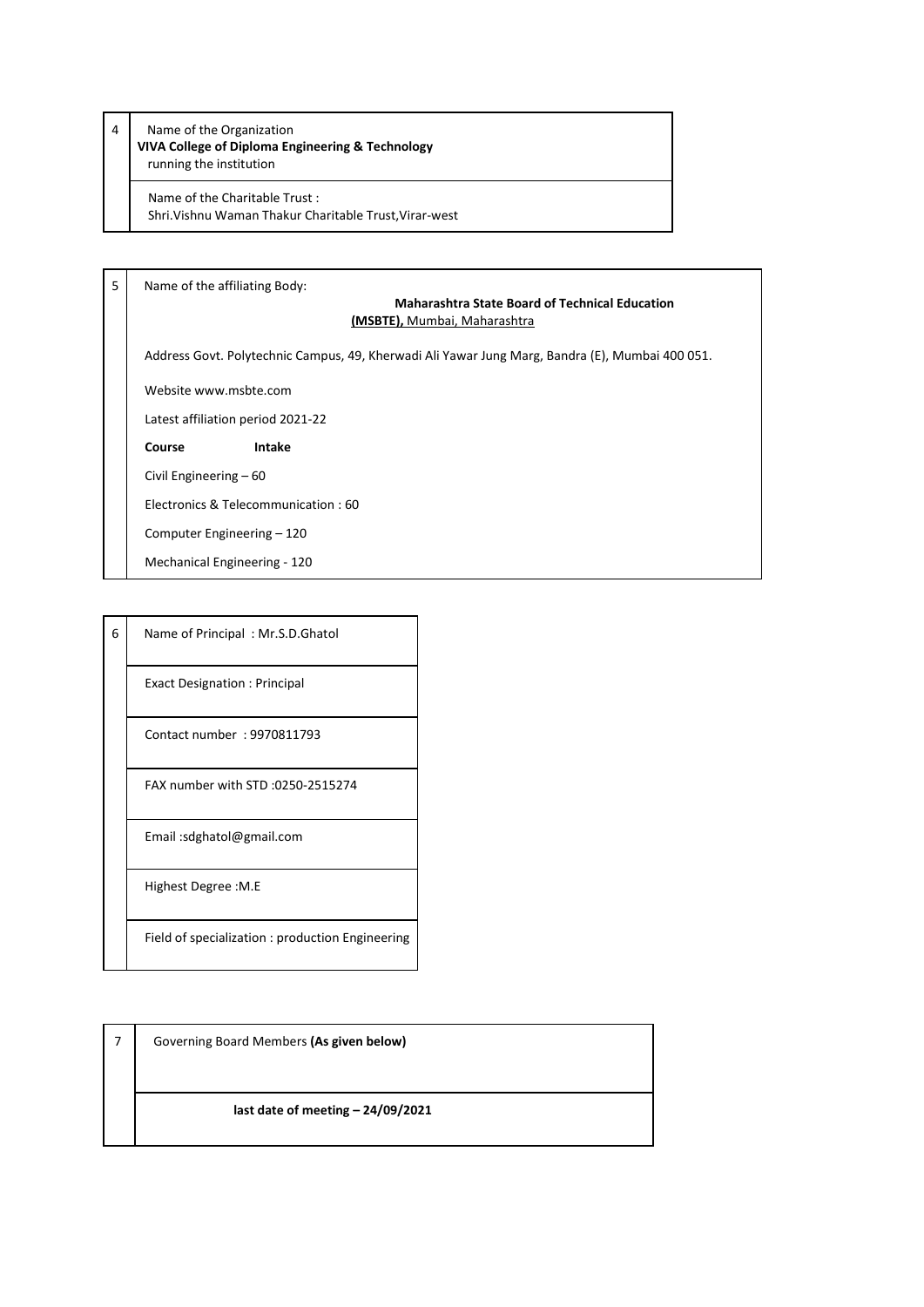| Sr. No.        | <b>Name Designation</b>  | <b>Council position</b>         |
|----------------|--------------------------|---------------------------------|
| 1              | .Shri.P.D.Kodolikar-     | Chairman                        |
| $\overline{2}$ | Hon.Shri Hitendra Thakur | President                       |
| 3              | Ms.Aparna Thakur         | Secretary                       |
| 4              | .Shri.Rajiv Patil        | Member                          |
| 5              | .Shri.P.V.Tendolkar      | Member                          |
| 6              | .Dr.Ajit Singh           | R.O.AICTE (W.R)                 |
| 7              | .Mr.Ashok Grover         | Industrialist                   |
| 8              | Dr.Abhay Wagh            | Director of Technical Education |
| 9              | .Dr.Mahendra Chitalange  | Secretary, MSBTE                |
| 10             | Shri.Sanjeev Patil       | Nominee of Trust                |
| 11             | Shri.Sanjay Pingulkar    | Nominee of Trust                |
| 12             | Shri.V.S.Patil           | Nominee of Trust                |
| 13             | Shri.S.N.Padhye          | Nominee of Trust                |
| 14             | Shri.Shashank Patil      | Nominee of Trust                |
| 15             | .Shri.K.P.N. Kutty       | Co-ordinator-VIVA Trust         |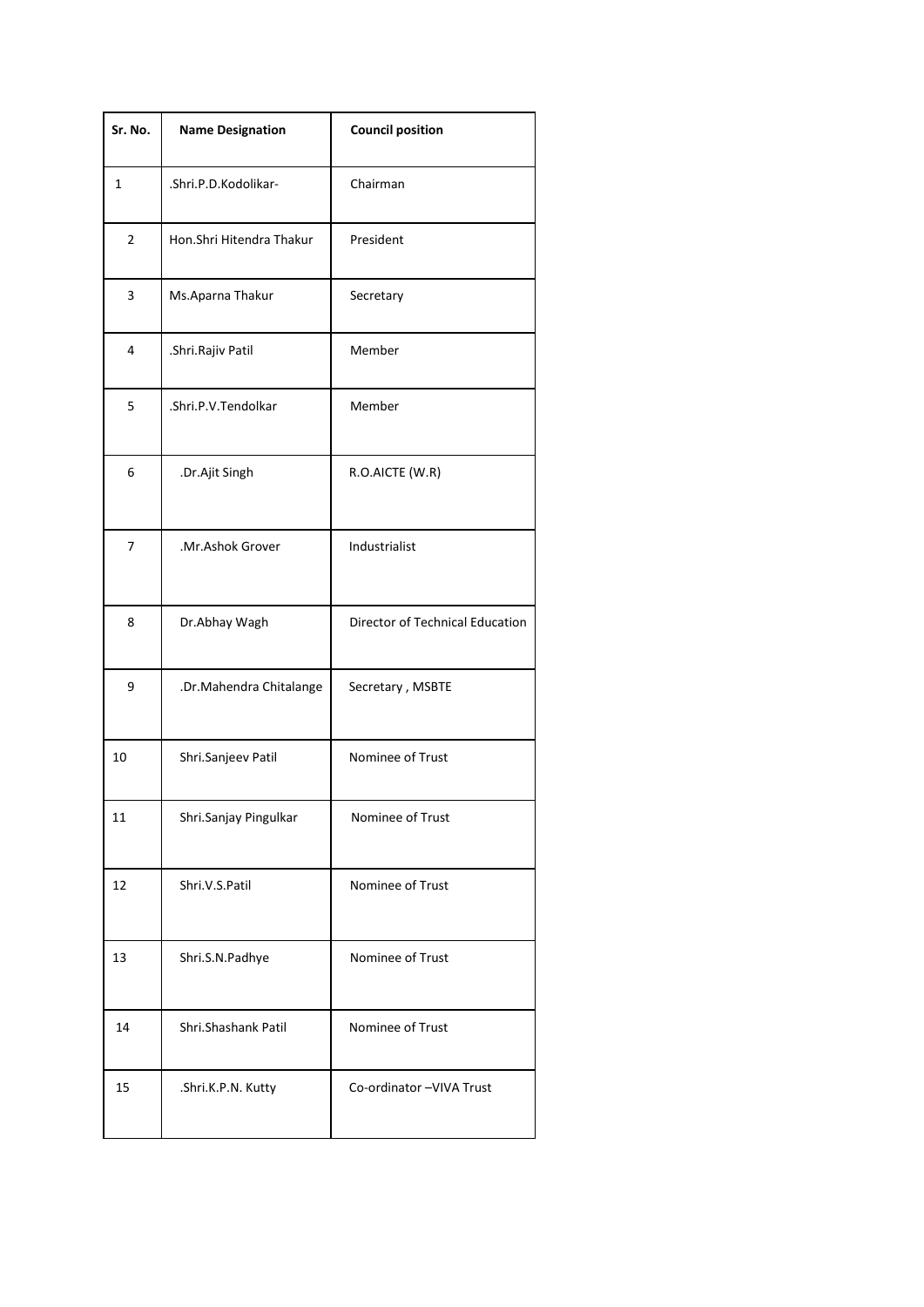| 16 | Mr.Surendra Ghatol | Principal member Secretary |
|----|--------------------|----------------------------|
|    |                    |                            |

|                              | <b>ICIU-2021-22</b>                    |  |  |  |  |
|------------------------------|----------------------------------------|--|--|--|--|
|                              | Mr. Sanjeev Patil                      |  |  |  |  |
|                              | Chairman, Ex-Officio                   |  |  |  |  |
|                              | Representative of Management           |  |  |  |  |
|                              | Mr. Sanjay Pingulkar                   |  |  |  |  |
|                              | Representative of Management           |  |  |  |  |
|                              | Mr. Surendra Ghatol                    |  |  |  |  |
|                              | Principal                              |  |  |  |  |
|                              | Ms.Punam Thakur                        |  |  |  |  |
|                              | Vice-Principal                         |  |  |  |  |
|                              |                                        |  |  |  |  |
|                              | Mr., Nikhil Asolkar                    |  |  |  |  |
| HOD-CO, Academic Coordinator |                                        |  |  |  |  |
|                              |                                        |  |  |  |  |
| PARENT REPRESENTATIVE        | <b>EX-OFFICIO MEMBERS</b>              |  |  |  |  |
| Mr. Mahesh Pimple            | Mr. Surendra Ghatol- Principal- HOD-ME |  |  |  |  |
| STUDENT REPRESENTATIVE       | Mr. Sanjay Mendes- HOD-EJ              |  |  |  |  |
| Mr. Tejas Jagdale (TYME)     | Mr. Nikhil Asolkar - HOD- CO           |  |  |  |  |
| Mr.Shubham Dahatonde (TYCO)  | Ms. Nizat Mulani - HOD-CE              |  |  |  |  |
|                              |                                        |  |  |  |  |
|                              | <b>FACULTY REPRESENTATIVE</b>          |  |  |  |  |
|                              | Ms. Manisha Kuwar                      |  |  |  |  |
|                              | Ms. Minakshi Gaonkar                   |  |  |  |  |

8.Institute Governance Mechanism:

| Feedback forms for Institutional Governance & Faculty<br>Student Feedback mechanism on<br>Institutional Governance / faculty<br>Performance should be followed for every semester.<br>2. Suggestion box on day to day basis. 3. Through dedicated<br>performance:<br>email for students/parents 4. Online Feedback for Students as<br>well as Staff. |  |
|------------------------------------------------------------------------------------------------------------------------------------------------------------------------------------------------------------------------------------------------------------------------------------------------------------------------------------------------------|--|
|------------------------------------------------------------------------------------------------------------------------------------------------------------------------------------------------------------------------------------------------------------------------------------------------------------------------------------------------------|--|

|  | Grievance redressal mechanism for<br>faculty, staff and students: | 1. Student Council<br>2. Anti-Ragging Cell<br>3. Parent-Teacher Scheme for students 4.<br>Grievance Redressal Committee<br>5. Women Grievance Committee<br>Internal Complaint Committee for student related Problems<br>7. Establishment of Committee for SC/ST 8. Online<br>Grievances for Students as well as Staff. |
|--|-------------------------------------------------------------------|------------------------------------------------------------------------------------------------------------------------------------------------------------------------------------------------------------------------------------------------------------------------------------------------------------------------|
|--|-------------------------------------------------------------------|------------------------------------------------------------------------------------------------------------------------------------------------------------------------------------------------------------------------------------------------------------------------------------------------------------------------|

9.Academic Performance: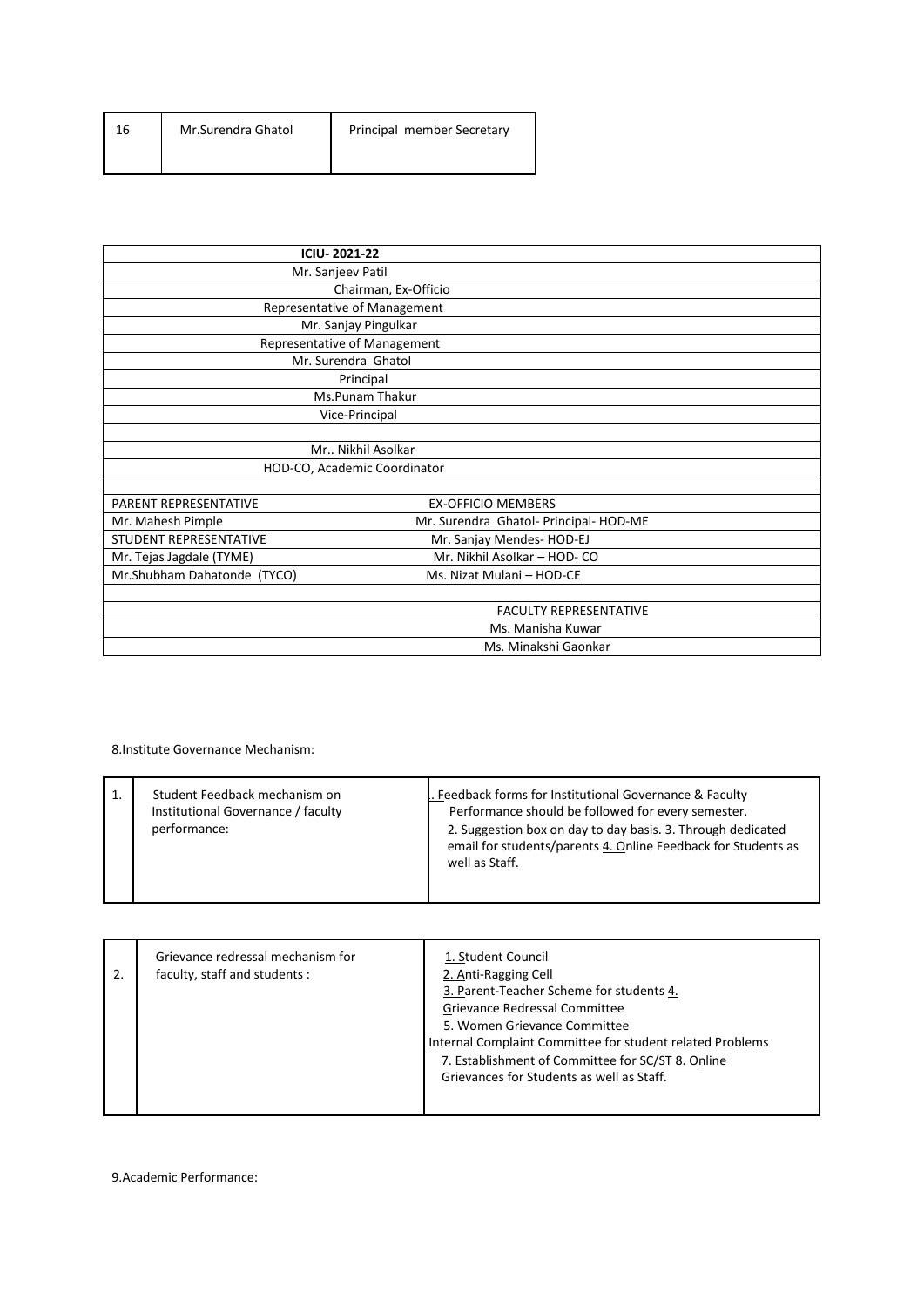| Sr. No. | <b>Course Code</b> | <b>Course Name</b>               | Dept. Rating |
|---------|--------------------|----------------------------------|--------------|
|         |                    |                                  |              |
| 01      | ME                 | Mechanical Engg.                 | Very Good    |
| 02      | CO                 | Computer Engg.                   | Very Good    |
| 03      | CE                 | Civil Engg.                      | Very Good    |
| 04      | EJ                 | Electronics and Tele Comm. Engg. | Good         |

| <b>Result Analysis:</b> |                            |                           |                           |                                                                                     |
|-------------------------|----------------------------|---------------------------|---------------------------|-------------------------------------------------------------------------------------|
| Department              | FY (Passing<br>Percentage) | SY (Passing<br>Percentage | TY (Passing<br>Percentage | Toppers in percentage                                                               |
| <b>Mechanical Engg</b>  | 73.80                      | 93.99                     | 97.51                     | 1) Datta Ramprasad - 80.93<br>2) Sharma Yashraj - 87.78<br>3) Singh Nikhil - 87.78  |
| <b>Computer Engg</b>    | 95.55                      | 83.05                     | 90.59                     | 1) Maurya Shubham - 90.13<br>2) Dahatonde Shubham 87.47<br>3) Patil Manjree - 96.63 |

| Department                             | FY (Passing<br>Percentage) | SY (Passing<br>Percentage | TY (Passing<br>Percentage | Toppers in percentage                                                             |
|----------------------------------------|----------------------------|---------------------------|---------------------------|-----------------------------------------------------------------------------------|
| <b>Electronics and Telecom</b><br>Engg | 70                         | 91.66                     | 100                       | 1) Gowda Shreyas - 73.13<br>2) Shaikh Mehveesh - 82.44<br>3) Rohit Vaidya - 92.65 |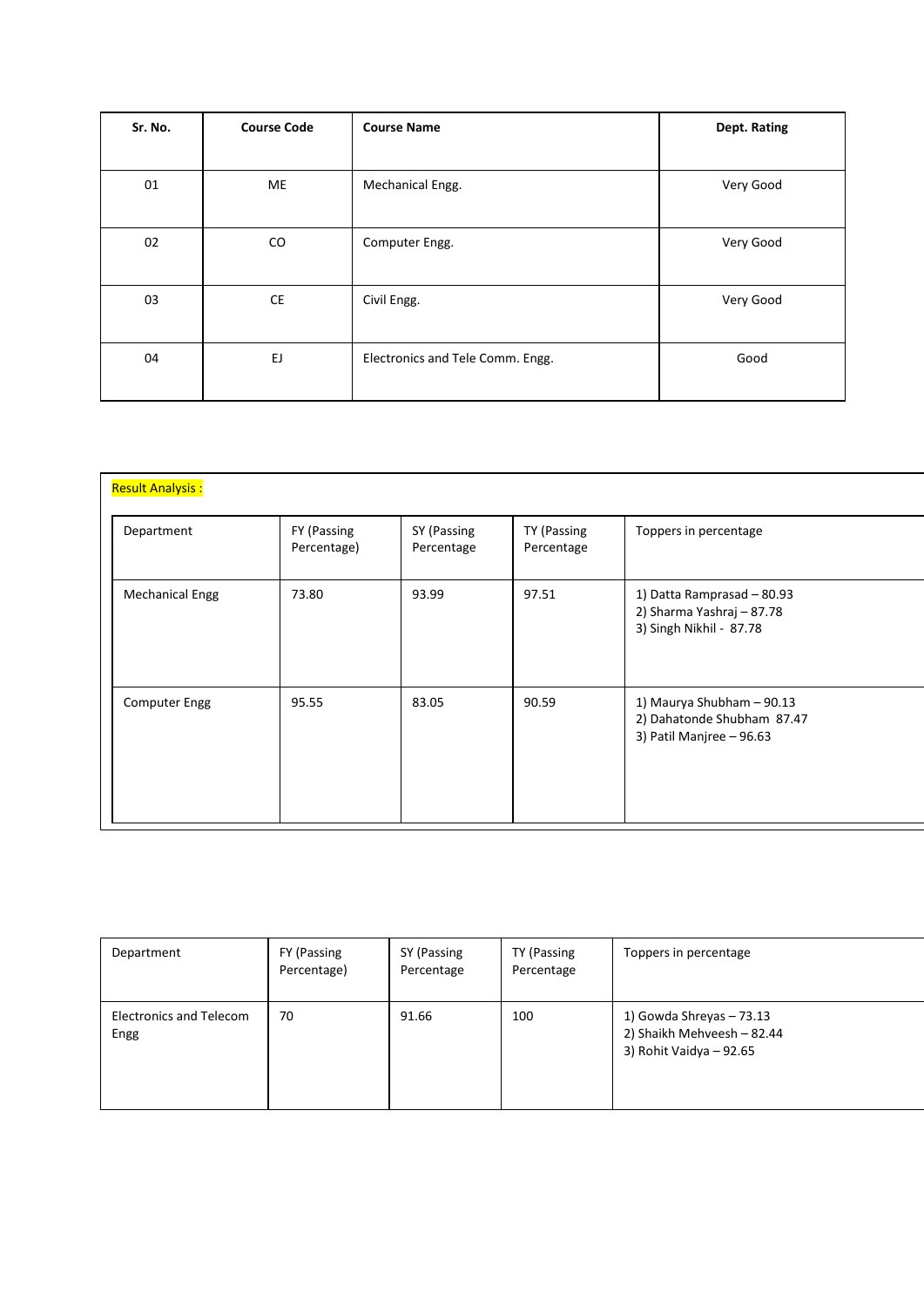| Civil Engg | 70 | 91.11 | 100 | 1) Sapne Shravani – 80.95<br>2) Kini Shivani - 82.25<br>3) Patil Chirag - 93.68 |
|------------|----|-------|-----|---------------------------------------------------------------------------------|
|            |    |       |     |                                                                                 |

10.Implant Training:

Π

| Sr.<br>No. | <b>Course Code</b>       | <b>Course Name</b>                                                                                                                                                                                                                                                                                                                                                                                                                                                                                                                                                                                                                                                                                                                                                                                                                                                                                                 | <b>NOS .OF BENIFICARY</b> |
|------------|--------------------------|--------------------------------------------------------------------------------------------------------------------------------------------------------------------------------------------------------------------------------------------------------------------------------------------------------------------------------------------------------------------------------------------------------------------------------------------------------------------------------------------------------------------------------------------------------------------------------------------------------------------------------------------------------------------------------------------------------------------------------------------------------------------------------------------------------------------------------------------------------------------------------------------------------------------|---------------------------|
| 01         | ME                       | Mechanical Engg.                                                                                                                                                                                                                                                                                                                                                                                                                                                                                                                                                                                                                                                                                                                                                                                                                                                                                                   | 110                       |
| 02         | CO                       | Computer Engg.                                                                                                                                                                                                                                                                                                                                                                                                                                                                                                                                                                                                                                                                                                                                                                                                                                                                                                     | 119                       |
| 03         | <b>CE</b>                | Civil Engg.                                                                                                                                                                                                                                                                                                                                                                                                                                                                                                                                                                                                                                                                                                                                                                                                                                                                                                        | 37                        |
| 04         | EJ.                      | Electronics and Tele Comm. Engg.                                                                                                                                                                                                                                                                                                                                                                                                                                                                                                                                                                                                                                                                                                                                                                                                                                                                                   | 23                        |
|            | 11.Admission<br>criteria | Rules for Admission to First and Direct Second Year as per Director of Technical<br>Education.<br>First Year Diploma Course and Direct Second Year (Lateral entry) of Diploma Courses shall<br>be as per the approval given by the authority which is competent for giving approval to<br>respective Courses, Online Applications from Candidates for participating in Centralized<br>Admission Process (CAP) invited by DTE and for Institute Level Quota students Application<br>form is invited by the institute. For seeking admission and number of seats available is as<br>given below :<br>First Year of Post SSC Diploma Courses :<br>CAP Seats: - 80% &<br><b>Institutional Quota: - 20%</b><br>Direct Second Year of Post SSC Diploma Courses : The distribution of seats available shall<br>be notified on the DTE website before submission of option Form of Centralized<br>Admission Process (CAP). |                           |

| Infrastructural Information | (As given below) |
|-----------------------------|------------------|
|                             |                  |

| Room No.   | Room type            | (in<br>Carpet area | Completion of | Completion of      | Completion of       |
|------------|----------------------|--------------------|---------------|--------------------|---------------------|
|            |                      | m2                 | Flooring      | Walls and painting | Electrification and |
|            |                      |                    |               |                    | lighting            |
| 1 to 25    | Class Room           | 66 each            | Completed     | Completed          | Completed           |
| $1$ to $6$ | <b>Tutorial Room</b> | 33 sam each        | Completed     | Completed          | Completed           |
|            | <b>Tutorial Room</b> | 66 sam each        | Completed     | Completed          | Completed           |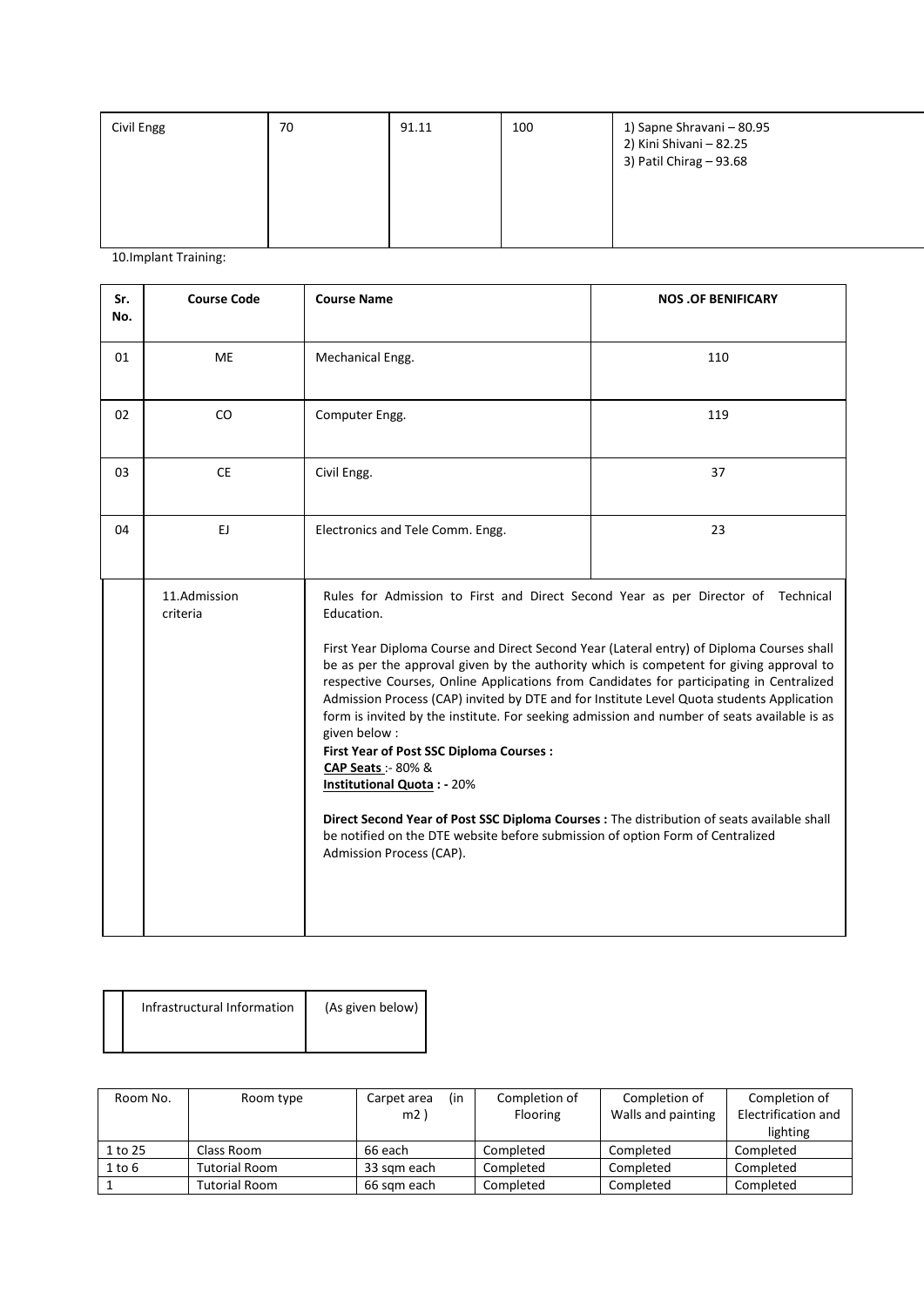| $\mathbf{1}$ | Language Lab               | 66 sqm each  | Completed | Completed | Completed |
|--------------|----------------------------|--------------|-----------|-----------|-----------|
| 1 to 36      | Laboratory                 | 66 sqm each  | Completed | Completed | Completed |
| 1            | Workshop                   | 200 sq m     | Completed | Completed | Completed |
| $\mathbf{1}$ | <b>Additional Workshop</b> | 800 sq m     | Completed | Completed | Completed |
| 1            | <b>Drawing Hall</b>        | 132 sq m     | Completed | Completed | Completed |
| $\mathbf 1$  | Computer Center            | 150 sq m     | Completed | Completed | Completed |
| $\mathbf{1}$ | Library/Reading Room       | 350 sq m     | Completed | Completed | Completed |
| $1$ to $3$   | Seminar Hall               | 132 sqm each | Completed | Completed | Completed |
| $\mathbf 1$  | <b>Principal Office</b>    | 30 sqm       | Completed | Completed | Completed |
| $\mathbf{1}$ | <b>Board Room</b>          | 20 sqm       | Completed | Completed | Completed |
| $\mathbf{1}$ | Office                     | 150 sqm      | Completed | Completed | Completed |
| $1$ to $6$   | <b>Department Office</b>   | 20 sqm       | Completed | Completed | Completed |
| $1$ to $6$   | Cabin for HOD              | 10 sqm each  | Completed | Completed | Completed |
| 1 to 24      | <b>Faculty Room</b>        | 5 sqm each   | Completed | Completed | Completed |
| $\mathbf 1$  | <b>Central Store</b>       | 30 sqm       | Completed | Completed | Completed |
| $\mathbf{1}$ | Maintenance Room           | 10 sqm       | Completed | Completed | Completed |
| 1            | Security                   | 10 sqm       | Completed | Completed | Completed |
| $\mathbf 1$  | Housekeeping               | 10 sqm       | Completed | Completed | Completed |
| $\mathbf{1}$ | Pantry for Staff           | 10 sqm       | Completed | Completed | Completed |
| $\mathbf{1}$ | <b>Exam Control Room</b>   | 30 sqm       | Completed | Completed | Completed |
| $\mathbf{1}$ | <b>Placement Office</b>    | 50 sqm       | Completed | Completed | Completed |
| $\mathbf{1}$ | <b>Girls Common Room</b>   | 75 sqm       | Completed | Completed | Completed |
| 1            | <b>Boys Common Room</b>    | 75 sqm       | Completed | Completed | Completed |
| 1            | Cafeteria                  | 150 sqm      | Completed | Completed | Completed |
| $\mathbf{1}$ | Stationery                 | 10 sqm       | Completed | Completed | Completed |
| 1            | <b>First Aid</b>           | 10 sqm       | Completed | Completed | Completed |
| $\mathbf{1}$ | Ladies Toilet              | 350 sqm      | Completed | Completed | Completed |
| $\mathbf{1}$ | <b>Gents Toilet</b>        |              |           |           |           |

| 12 | Boys Hostel: No                          |
|----|------------------------------------------|
|    | Girls Hostel Yes                         |
|    | Medical & other facilities at Hostel YES |

| 13 | <b>Academic Sessions</b>         | As per MSBTE Calendar              |
|----|----------------------------------|------------------------------------|
|    | Examination system, Year / Sem.  | Semester                           |
|    | Period of declaration of results | After Completion of every Semester |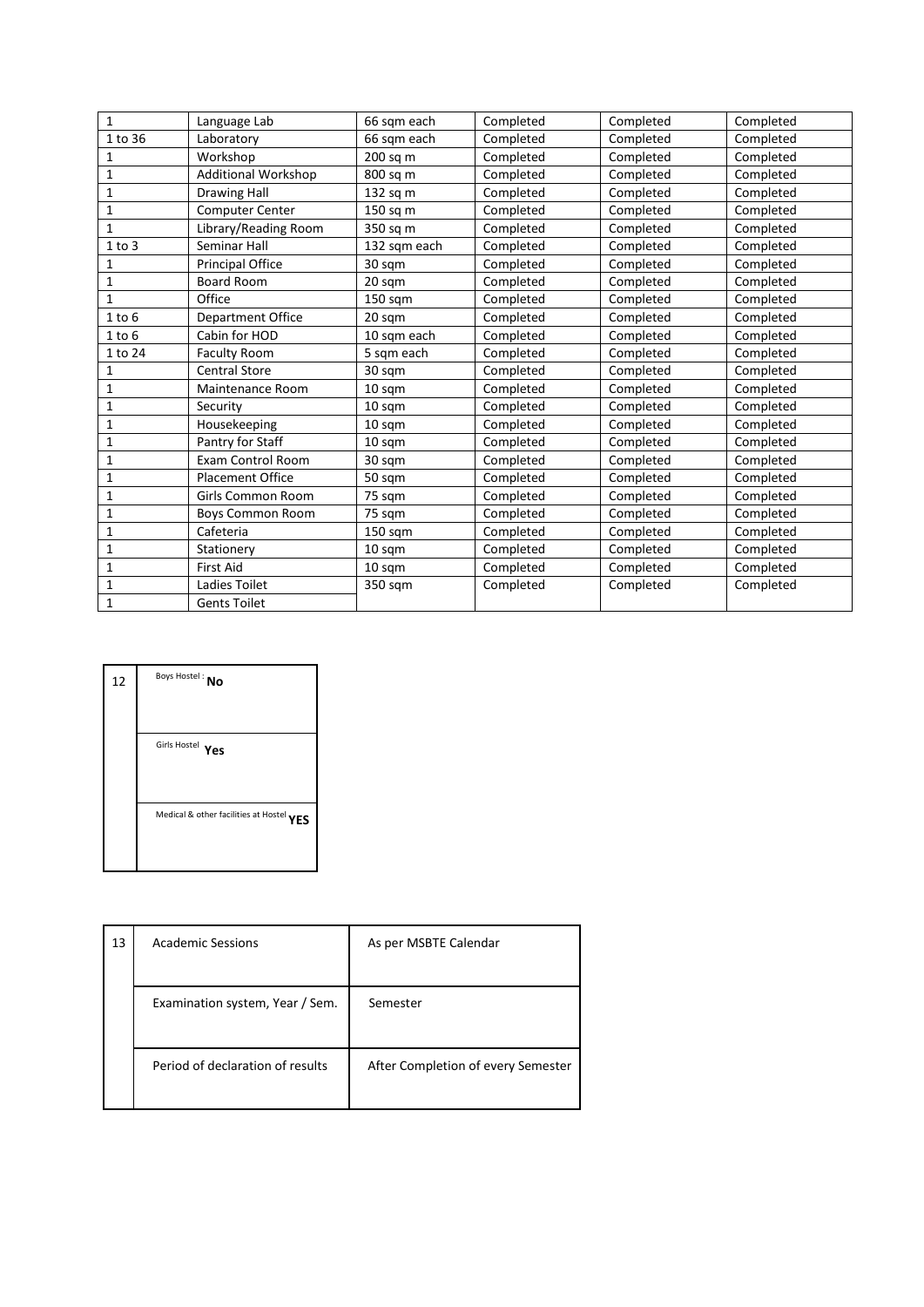| 14 | Counseling<br>Mentoring | 1) Teacher guardian scheme where every faculty required does the Mentoring for the group of<br>all students and all the relevant records are maintained in prescribe format.<br>2) Technical & Non-Technical Expert seminars related to the academic programs & overall<br>development are conducted as per MSBTE academic calendar.<br>3) Principal and HOD conduced parent and students meeting.<br>4) The Trust is having Counsellor for students. |                              |                                                                                                                                                                      |                  |                         |
|----|-------------------------|-------------------------------------------------------------------------------------------------------------------------------------------------------------------------------------------------------------------------------------------------------------------------------------------------------------------------------------------------------------------------------------------------------------------------------------------------------|------------------------------|----------------------------------------------------------------------------------------------------------------------------------------------------------------------|------------------|-------------------------|
|    | 15.Career               |                                                                                                                                                                                                                                                                                                                                                                                                                                                       |                              | Students Development Program conducted by the Training and Placement Cell                                                                                            |                  |                         |
|    | Counseling              | Sr. No.                                                                                                                                                                                                                                                                                                                                                                                                                                               | <b>Course Code</b>           | <b>Course Name</b>                                                                                                                                                   | <b>Placement</b> | <b>Higher education</b> |
|    |                         |                                                                                                                                                                                                                                                                                                                                                                                                                                                       |                              |                                                                                                                                                                      |                  |                         |
|    |                         | 01                                                                                                                                                                                                                                                                                                                                                                                                                                                    | ME                           | Mechanical Engg.                                                                                                                                                     | $\overline{7}$   |                         |
|    |                         | 02                                                                                                                                                                                                                                                                                                                                                                                                                                                    | CO                           | Computer Engg.                                                                                                                                                       | 4                | 100                     |
|    |                         | 03                                                                                                                                                                                                                                                                                                                                                                                                                                                    | <b>CE</b>                    | Civil Engg.                                                                                                                                                          | 10               | 58                      |
|    |                         | 04                                                                                                                                                                                                                                                                                                                                                                                                                                                    | EJ.                          | <b>Electronics and Tele</b><br>Comm. Engg.                                                                                                                           | 8                | 125<br>25               |
|    | Medical<br>facilities   |                                                                                                                                                                                                                                                                                                                                                                                                                                                       | ambulance & medical service. | 1) First aid facility and a rest room is available in the Institute<br>2) In case of emergency Institute has long term relation with nearby Hospitals which provides |                  |                         |
|    | Student<br>insurance    |                                                                                                                                                                                                                                                                                                                                                                                                                                                       |                              | All students are insured by Accidental Insurance Scheme for every Academic Year                                                                                      |                  |                         |

| 16 | <b>Students Activity Body</b> | <b>Student Council</b> |
|----|-------------------------------|------------------------|
|----|-------------------------------|------------------------|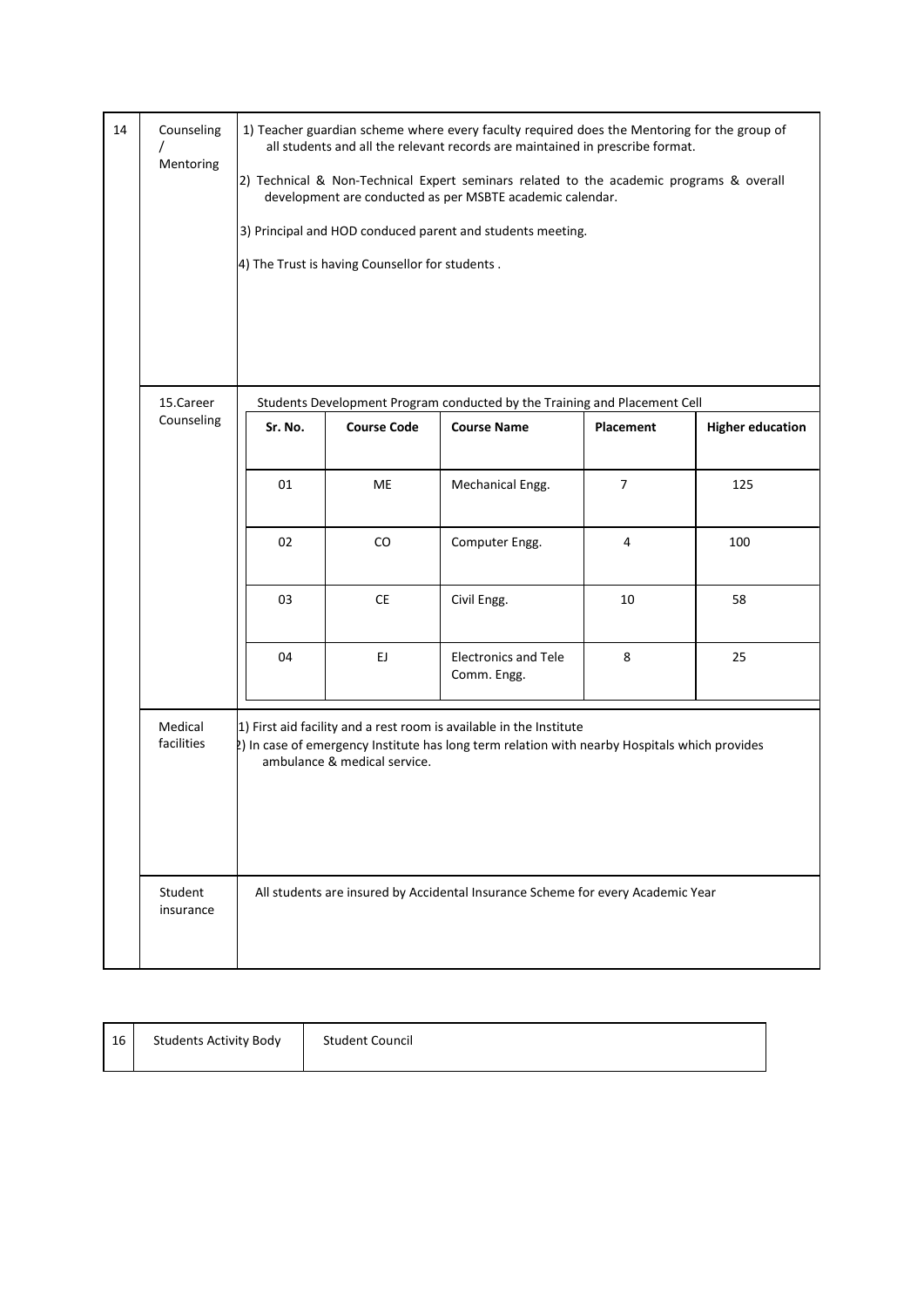| Cultural activities        | 1) Various days are celebrated under cultural activities like<br>- Traditional Day,<br>- Chocolate Day<br>- Navratri utsav 'Dandia Ras'<br>Annual Function for Students & Staff<br>- Fair-well for Final Year Students.<br>- Fresher's party for First Year students.<br>- Teachers day Celebration |
|----------------------------|-----------------------------------------------------------------------------------------------------------------------------------------------------------------------------------------------------------------------------------------------------------------------------------------------------|
| Sports activities          | Annual Sports Meet celebrated Indoor & Outdoor Games. (IDSSA)                                                                                                                                                                                                                                       |
| Extracurricular activities | 1) Language Lab<br>2) Students Development Program through Seminar by Industry Experts<br>3) Industrial Training through MOU.<br>4) Social Welfare                                                                                                                                                  |
| Industrial visits / Tours  | Industrial Visit every year for students as per curriculum requirement.                                                                                                                                                                                                                             |
| Alumni activities          | 1) Alumni Meet (Every academic year)<br>2) Alumni Seminars                                                                                                                                                                                                                                          |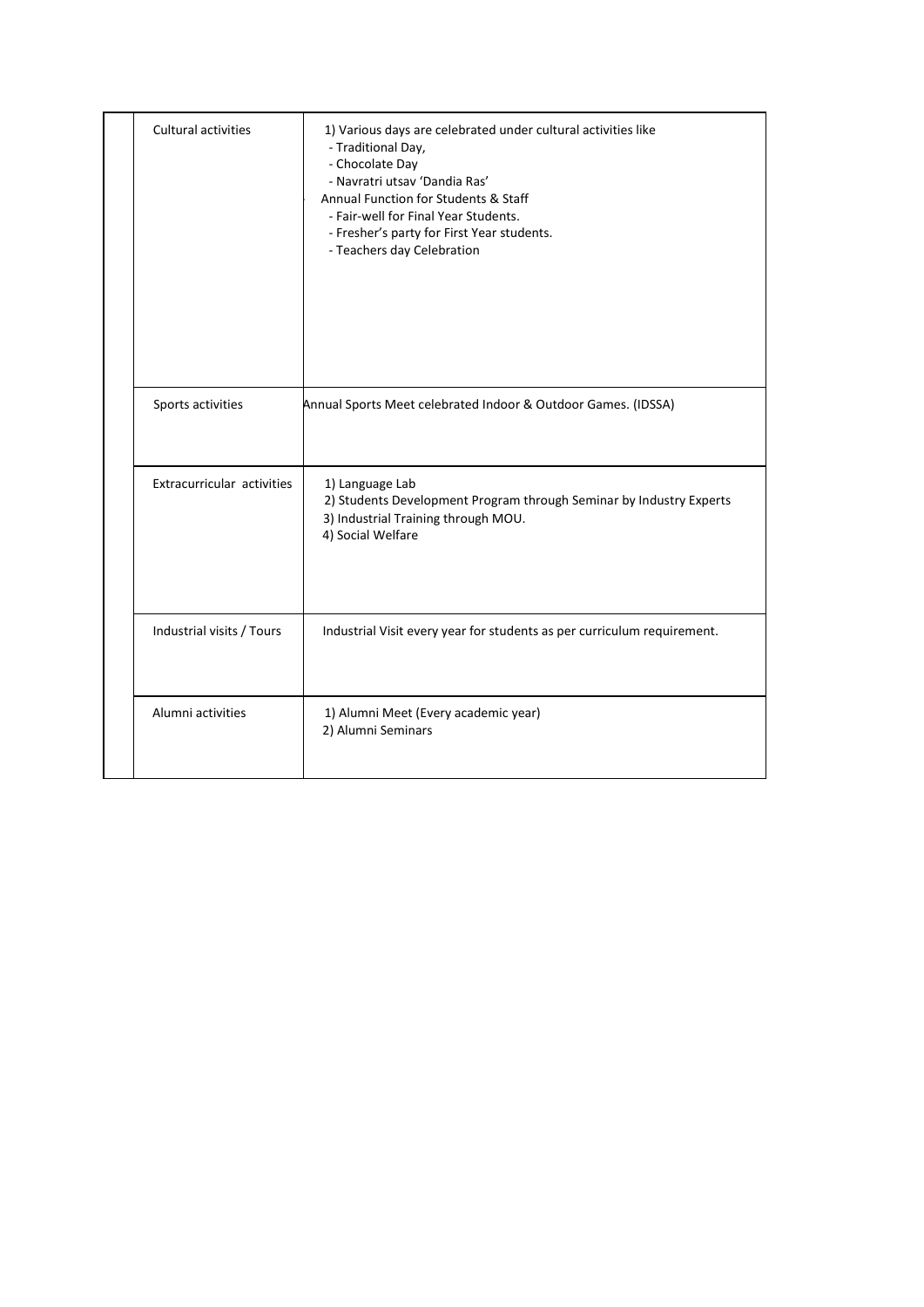## **Teaching Staff Details**

| Sr.No                   | <b>EMPLOYEE</b><br><b>FIRST NAME</b> | <b>EMPLOYEE</b><br><b>MIDDLE NAME</b> | <b>EMPLOYEE LAST</b><br><b>NAME</b> | <b>QUALIFICATION</b> | <b>DEPARTMENT</b>                                      |
|-------------------------|--------------------------------------|---------------------------------------|-------------------------------------|----------------------|--------------------------------------------------------|
| $\mathbf{1}$            | <b>SURENDRA</b>                      | <b>DEVIDAS</b>                        | <b>GHATOL</b>                       | M.E                  | <b>Mechanical</b>                                      |
| $\overline{2}$          | <b>NIKHIL</b>                        | <b>MAHESH</b>                         | <b>ASOLKAR</b>                      | M.E                  | <b>COMPUTER</b>                                        |
| $\overline{\mathbf{3}}$ | <b>NIRAJ</b>                         | <b>MADHUKAR</b>                       | <b>CHAUDHARI</b>                    | M.E                  | <b>ELECTRONICS</b>                                     |
| $\overline{\mathbf{4}}$ | <b>RAJESH</b>                        | <b>JAGANNATH</b>                      | <b>YADAV</b>                        | B.E                  | <b>MECHANICAL</b>                                      |
| 5                       | <b>RAKESH</b>                        | <b>SURYAKANT</b>                      | <b>PISAT</b>                        | M.Sc.B.Ed            | <b>SCIENCE AND</b><br><b>HUMANITY</b>                  |
| 6                       | <b>NITU</b>                          | <b>VISHWAJEET</b>                     | <b>SINGH</b>                        | M.A                  | <b>SCIENCE AND</b><br><b>HUMANITY</b>                  |
| $\overline{\mathbf{z}}$ | <b>SAGAR</b>                         | <b>SATISH</b>                         | <b>NEVE</b>                         | M.Sc                 | <b>SCIENCE AND</b><br><b>HUMANITY</b><br>(MATHEMATICS) |
| 8                       | <b>VINOD</b><br><b>KUMAR</b>         | <b>VIJAYSHANKAR</b>                   | <b>RAJBHAR</b>                      | M.Sc                 | <b>SCIENCE AND</b><br><b>HUMANITY</b>                  |
| 9                       | <b>MURIEL</b>                        | <b>LINUS</b>                          | <b>DIAS</b>                         | M.A                  | <b>SCIENCE AND</b><br><b>HUMANITY</b>                  |
| 10                      | <b>SANJAY</b>                        | <b>LOUIS</b>                          | <b>MENDES</b>                       | B.E                  | <b>ELETRONICS&amp;</b><br><b>TELICOMINICATIPN</b>      |
| 11                      | <b>SONAL</b>                         | <b>SIDDHARTH</b>                      | <b>NAIK</b>                         | B.E                  | <b>COMPUTER</b>                                        |
| 12                      | <b>POONAM</b>                        | <b>SWAPNIL</b>                        | <b>JADHAV</b>                       | M.E                  | <b>COMPUTER</b>                                        |
| 13                      | <b>AKSHATA</b>                       | <b>SURAJ</b>                          | <b>RAUT</b>                         | B.E                  | <b>COMPUTER</b>                                        |
| 14                      | <b>AKSHAYA</b>                       | <b>YOGENDRA</b>                       | <b>PRABHU</b>                       | M.E                  | <b>COMPUTER</b>                                        |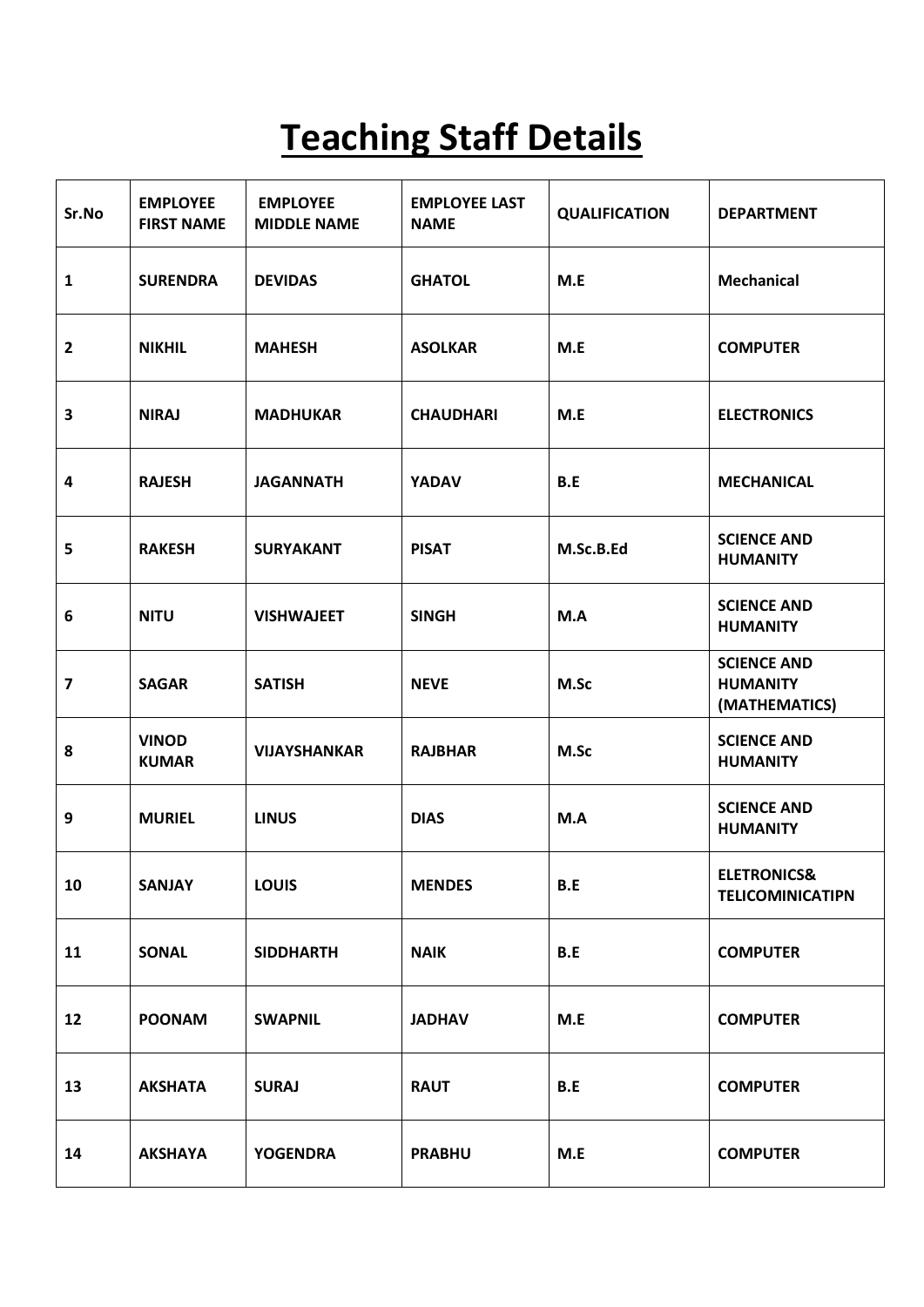| 15 | <b>SHWETA</b>    | <b>VIRAJ</b>          | <b>TARAL</b>    | B.E                | <b>COMPUTER</b>                                 |
|----|------------------|-----------------------|-----------------|--------------------|-------------------------------------------------|
| 16 | <b>MINAKSHI</b>  | <b>VIKAS</b>          | <b>GAONKAR</b>  | M.E                | <b>ELECTRONICS</b>                              |
| 17 | <b>SONALI</b>    | <b>PRATAP</b>         | <b>GAIKWAD</b>  | <b>B.Tech</b>      | <b>ELECTRONICS</b>                              |
| 18 | <b>JYOTI</b>     | <b>PRAVIN</b>         | <b>DEORE</b>    | M.E                | <b>ELECTRONICS</b>                              |
| 19 | <b>ASHWINI</b>   | <b>DHIRAJ</b>         | <b>SANKHE</b>   | M.E                | <b>ELECTRONICS</b>                              |
| 20 | <b>PUNAM</b>     | <b>UMESH</b>          | <b>THAKUR</b>   | M.Sc,B.Ed, M.Phill | <b>SCIENCE AND</b><br><b>HUMANITY</b>           |
| 21 | <b>APURVA</b>    | <b>CHANDRASHEKHAR</b> | <b>CHAVAN</b>   | B.E                | <b>CIVIL</b>                                    |
| 22 | <b>PRIYANKA</b>  | <b>GORAKHNATH</b>     | <b>LAVATE</b>   | B.E                | <b>CIVIL</b>                                    |
| 23 | <b>ATUL</b>      | <b>JAYWANT</b>        | <b>PAWAR</b>    | M.E                | <b>MECHANICAL</b>                               |
| 24 | <b>SWAPNIL</b>   | <b>BHARAT</b>         | <b>VARTAK</b>   | M.E                | <b>MECHANICAL</b>                               |
| 25 | <b>BHARAT</b>    | <b>VITTHAL</b>        | <b>WARUDE</b>   | M.E                | <b>ELECTRONICS</b>                              |
| 26 | <b>DNYANDEEP</b> | <b>HIRAMAN</b>        | <b>BAVISKAR</b> | B.E                | <b>MECHANICAL</b>                               |
| 27 | <b>AVINASH</b>   | <b>SHIVAJI</b>        | <b>PAWAR</b>    | M.A, M.Phill       | <b>SCIENCE AND</b><br><b>HUMANITY (ENGLISH)</b> |
| 28 | <b>SAMPADA</b>   | <b>ATUL</b>           | <b>PAWAR</b>    | M.E                | <b>ELECTRONICS and</b><br>Telecommunication     |
| 29 | <b>DIGVIJAY</b>  | <b>SHRIPRAKASH</b>    | <b>MISHRA</b>   | M.Sc               | <b>SCIENCE (PHYSICS)</b>                        |
| 30 | <b>GARGI</b>     | <b>KAUSTUBH</b>       | <b>GOKHALE</b>  | M.Sc, B.Ed         | <b>MATHS</b>                                    |